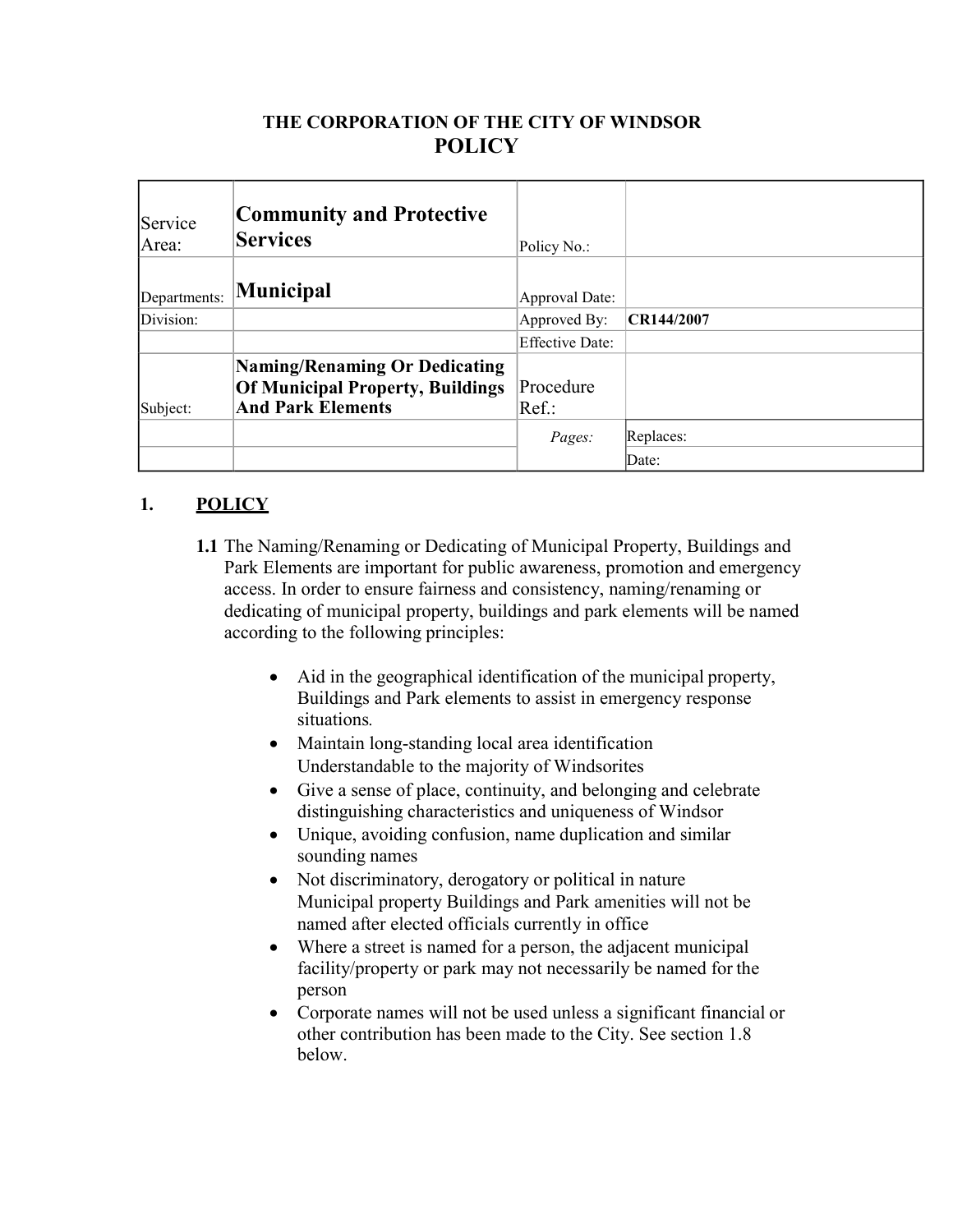- **1.2** In keeping with the above principles, administration will recommend to Council which of the following criteria will be used to naming/renaming or dedicating of municipal property, buildings and park elements
	- a) Geographic location (i.e.) major road, City district
	- b) A group or individual who has contributed towards the development of the

City of Windsor

- c) Purchased naming rights through a competitive process.
- **1.3** In the case of commemorative or individual naming the following factors will be considered:
	- The contribution the group or individual has made to the public life and the well being of the City of Windsor
		- o Must be perceived as a role model and open to close scrutiny relative to their character, integrity and values
		- o Community involvement must be outstanding and renowned
		- o The involvement will have had a dramatic influence/impact on the City/residents over an extended period of time
		- o Contribution including length of service, level of commitment, level of responsibility assumed must be extraordinary
		- o Have they earned national/international acclaim?
		- o In the case of financial gifts, has the donor participated in a large one-time campaign that consumed a minimum of 3-5 years in support of a public venue, or participated in a fundraising campaign in support of a public venue (30- 40years/lifetime service)?
		- o In the case of service clubs, have they contributed through public service activities in Windsor over multi-years (e.g. 30- 40 years)?
- **1.4** All discussions of naming/renaming or dedicating of municipal property, buildings and park elements will be considered initially at a closed meeting, for the purpose of gaining approval in principle of the majority of Council. In general City administration will bring forward a report for Council containing background information pertinent to one or more suggested names.
- **1.5** Final decision will be made by Council at a closed meeting and reported publicly at the appropriate time.
- **1.6** Council retains the right to change any name at any time without notice.
- **1.7** In the case of purchased naming rights the following additional considerations will apply: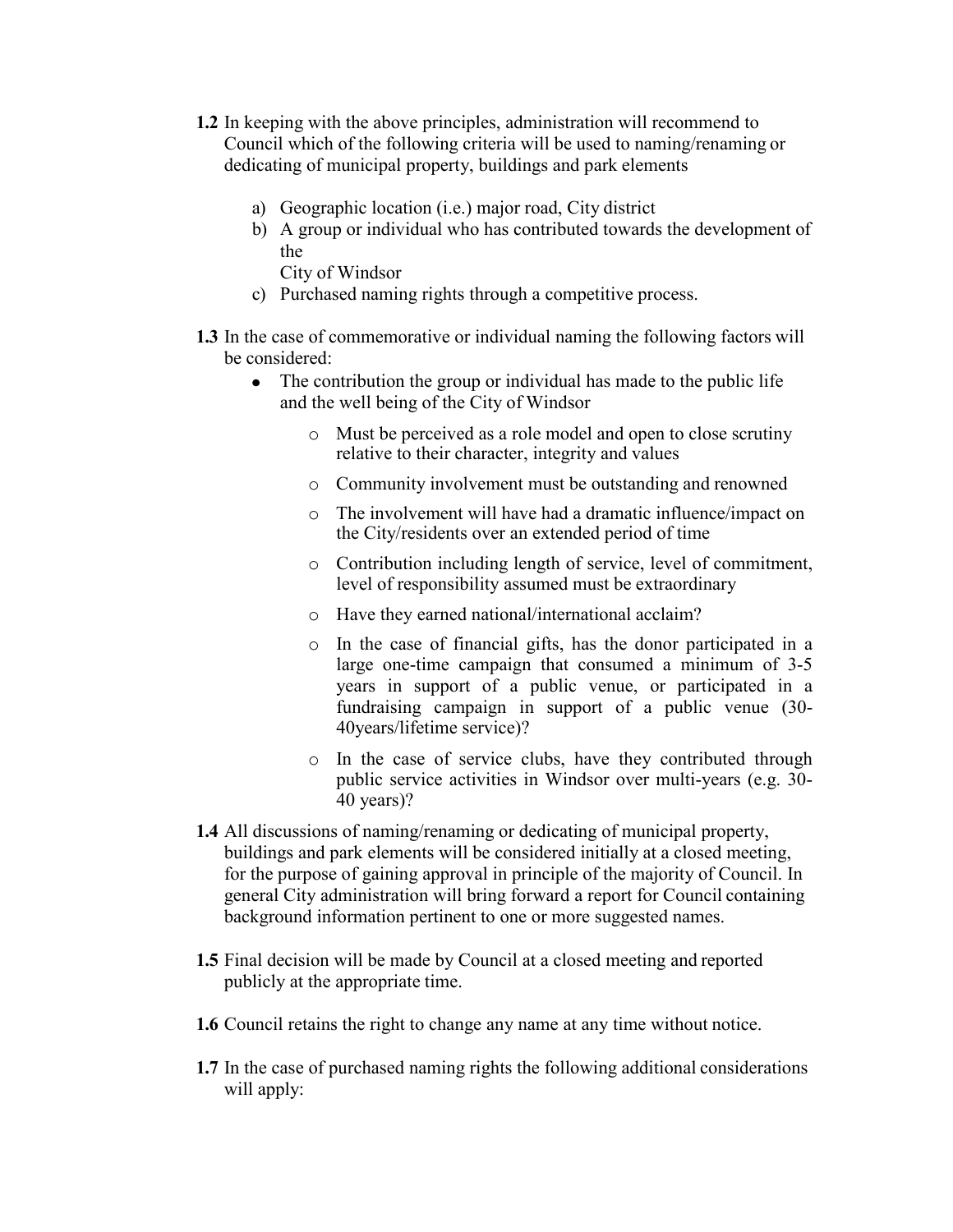- The significance of the contribution made relative to the construction and/or operating costs of the item being named
- The significance of the contribution relative to the market valuation of the naming opportunity
- Results of a value assessment
- The benefits to and obligations of both the purchaser and the City The duration of the naming including a specific sunset clause associated with the length of time that the name will be used
- Whether the naming agreement can be renewed if a further gift or sponsorship is received
- Demonstrated public support for the sale of naming rights of the facility

### **2. PURPOSE**

**2.1** The purpose of the policy is to ensure consistency and fairness in the naming/renaming or dedicating of municipal property, buildings and park elements.

## **3. SCOPE**

**3.1** This policy applies to all naming/renaming or dedicating of municipal property, buildings and park elements under the jurisdiction of the City of Windsor.

### **4. RESPONSIBILITY**

- **4.1** Administration is responsible for providing Council with recommendations with regard to the naming/renaming or dedicating of municipal property, buildings and park elements.
- **4.2** In all cases the Administration will coordinate naming to ensure fairness and consistency.

### **5. RECORDS, FORMS AND ATTACHMENTS**

Records pertaining to the naming/renaming or dedicating of municipal property, buildings and park elements will be retained according to the Records Retention By-law 12599.

### **6. DEFINITIONS**

**"Asset analysis"** is a comprehensive look at the asset's overall value as it relates to corporate sponsorship or naming opportunities.